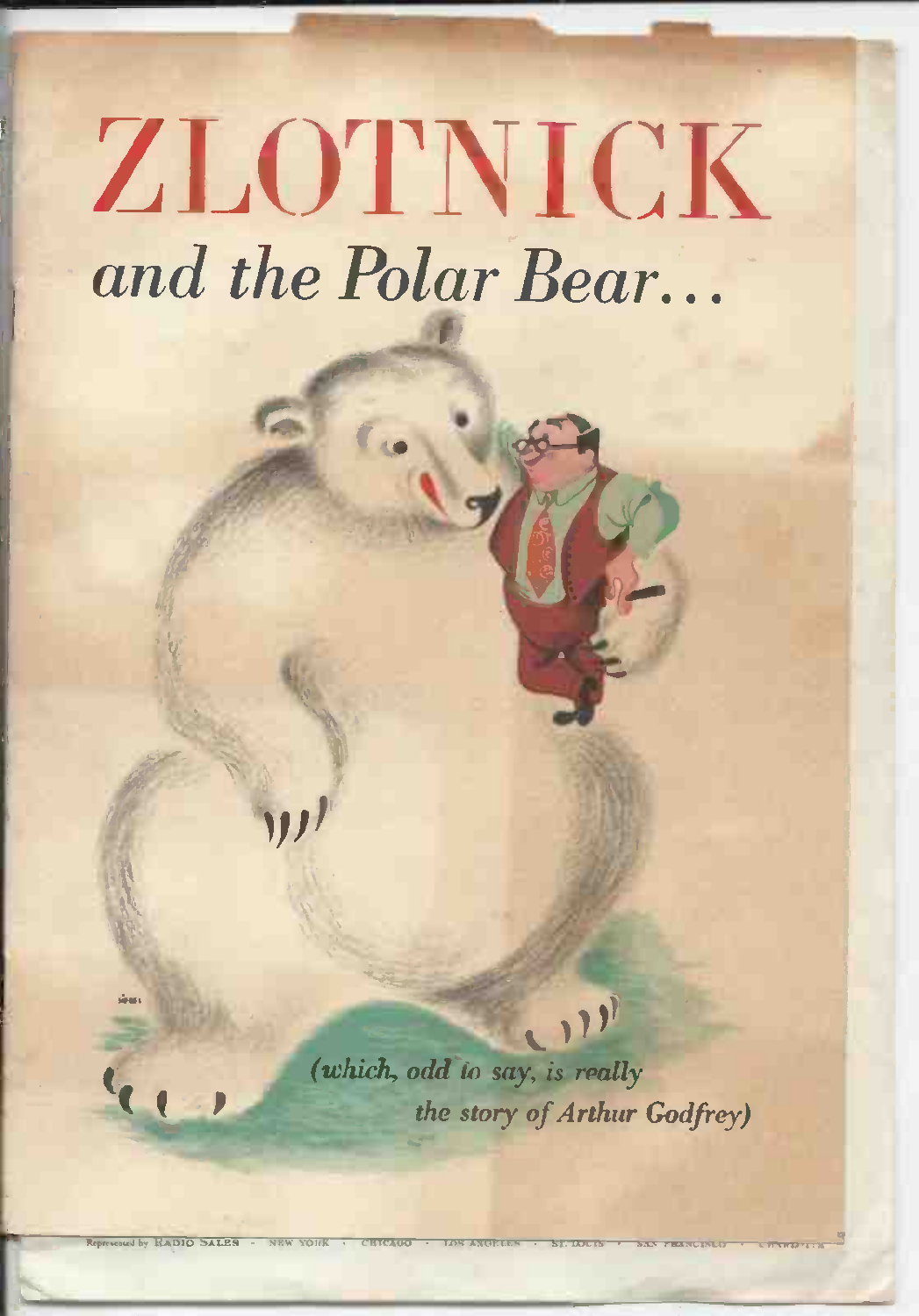## WTO P

## COLUMBIA BROADCASTING SYSTEM, INC.

EARLE BUILDING, WASHINGTON 4, D.C.

METROPOLITAN 3200

December 27, 1944.

Mr. Wm. E. Bowman Postmaster Post Office Silver Spring, Md.

Dear lir. Bowman:

Charlie Kopeland has been telling you something about Arthur Godfrey in his radio column in the Silver Spring Post. Leo Paulin has praised him to the skies in the Silver Spring Standard.

But there is lots more to be said...and we're saying it in the accompanying booklet on "Zlotnick and the Polar Bear."

Siacerely yours,  $\sigma$   $\sim$ 

Howard Stanley Program Promotions Director

HS:rs

FS: In New York, on one day only, December 15, 2,106 first-time blood donors gave a pint of their blood when Godfrey inaugurated the GAPSALS, the Give A Pint, Savo A Life Society, of which he has been made President by the American Red Cross.

Represented by RADIO SALES - NEW YORK - CHICAGO - LOS ANOELES - ST. LOUIS - SAN FRANCISCO - CHAELOTTE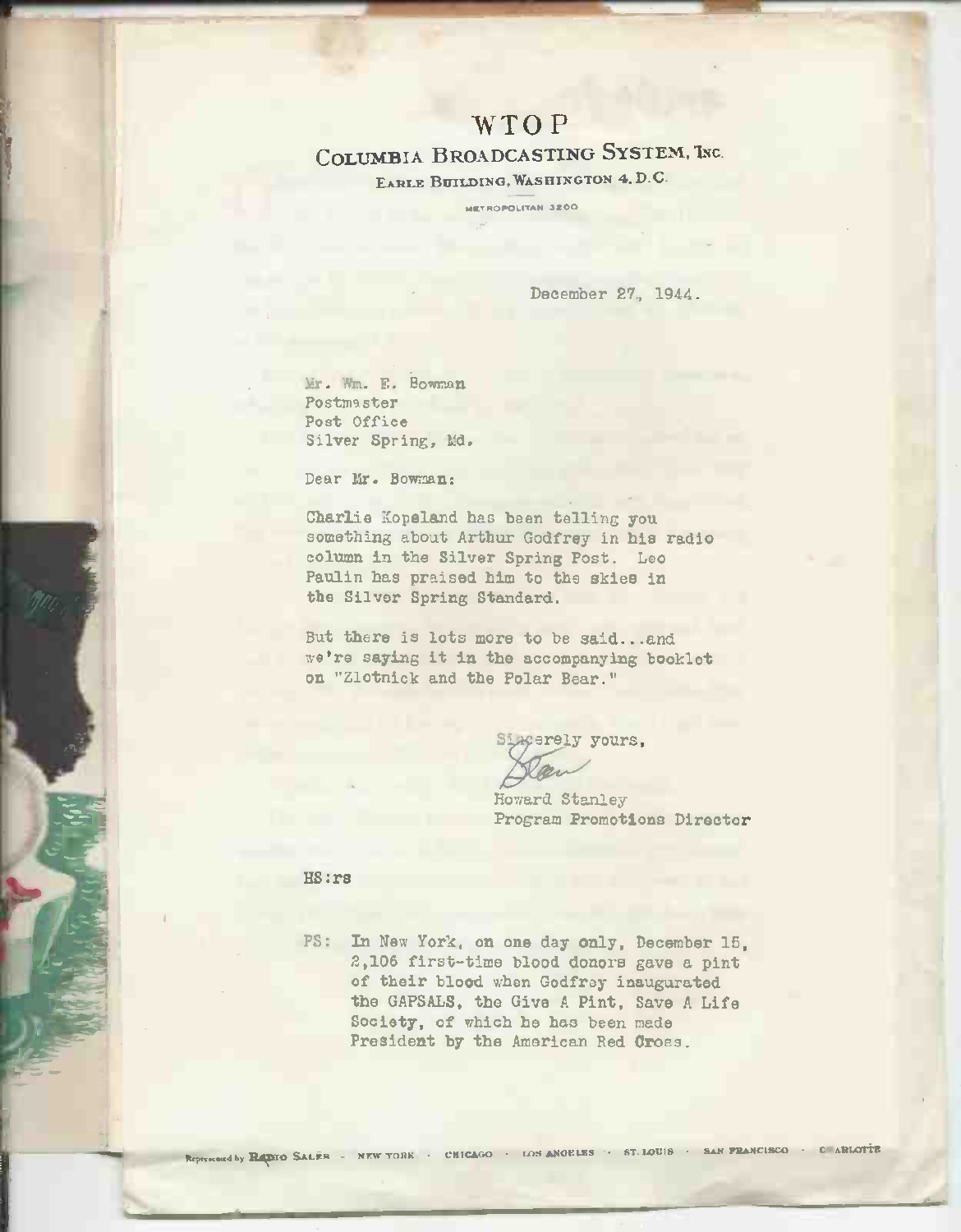Hutchinson more business than it could handle in a month's time ... with only four casual announcements.

The saga of Godfrey is full of good deeds like that. We have a prewar steel filing cabinet that's almost busted open with happy expressions from other Godfrey advertisers.

Once a prospective advertiser, hearing that Godfrey had 23 sponsors a day on his show, was brash enough to ask;

"But since he works for so many advertisers, how can an individual sponsor hope to be identified with him?"

That got Godfrey's goat. Next morning, just before spinning a record, he said:

"Let's see how our mental telepathy is workin' this mornin', mah friends. This delightful musical monstrosity will be followed by an equally hideous thing called a commercial. See if you can guess which one it will be. Hurry... call me up now !"

The record ran three minutes, ten seconds. In that time the WTOP switchboard could handle 42 of the calls that came in. Nine difierent Godfrey sponsors were named. And none of them had thus far been mentioned on that day's program.

It's anticlimactic to add that the doubting advertiser soon joined Godfrey's Society of Happy Sponsors.

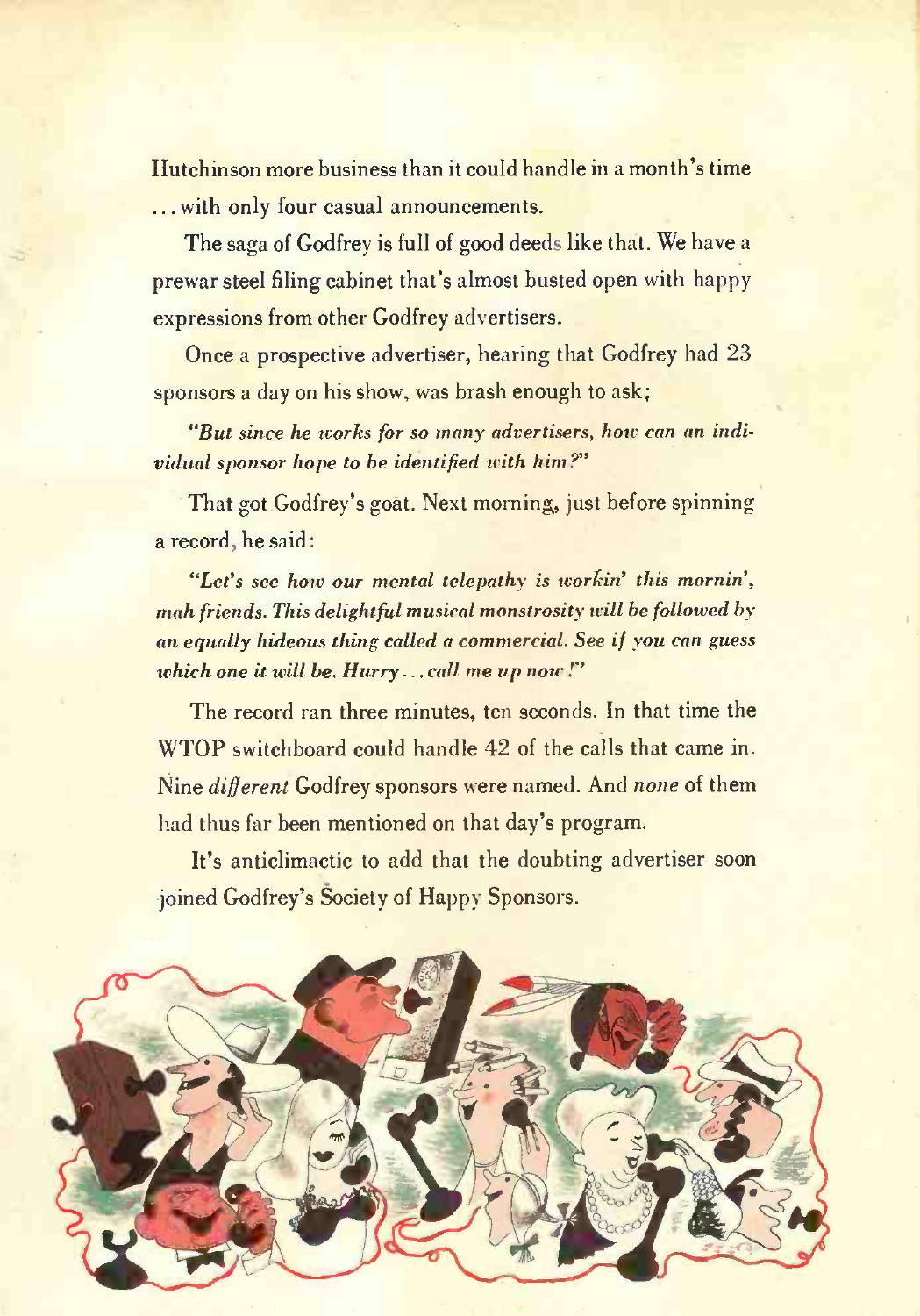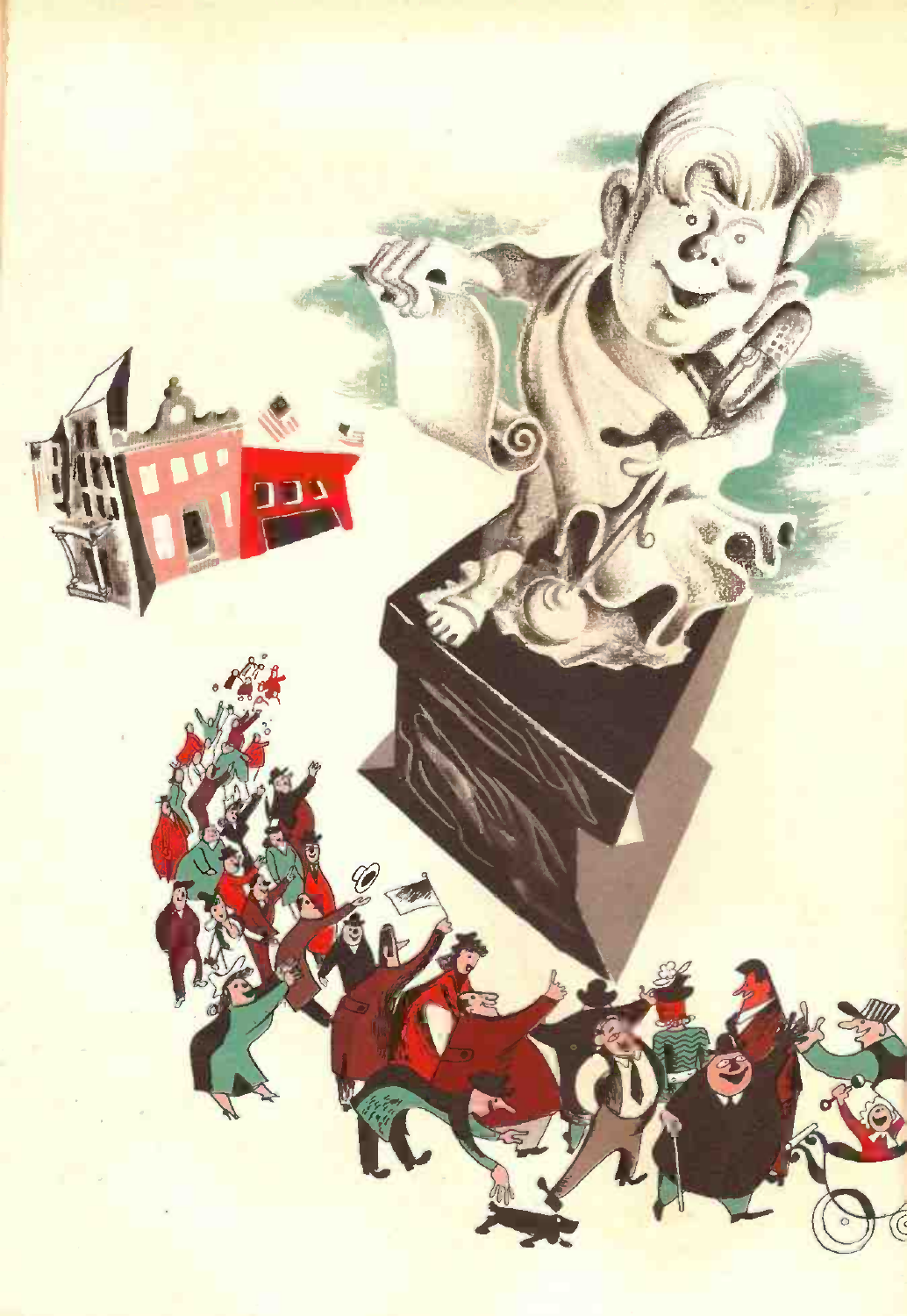During 1944, Arthur Godfrey has averaged 23 participating sponsors a day on his Monday to Saturday, 7:00-9:15 A.M. broadcasts. Since 1935, approximately 75% of his air time has been sold out.

Fifteen of Godfrey's sponsors have been with him five years or longer. At least two can claim bona fide membership in the Arthur Godfrey Ten-Year Club. (Mr. Zlotnick, for example.)

His listener popularity is something to eulogize, too. Godfrey fans add up well into the millions. Among them you'll find such widely assorted characters as bank presidents, charwomen, school kids, Congressmen, office girls, housewives, cab drivers and yeggs. Customers all.

Monday through Saturday, says the last CBS Listener Diary study, Arthur Godfrey has a net weekly audience comprising 27.5% of all the radio families within the primary listening area served by 50,000-watt WTOP.

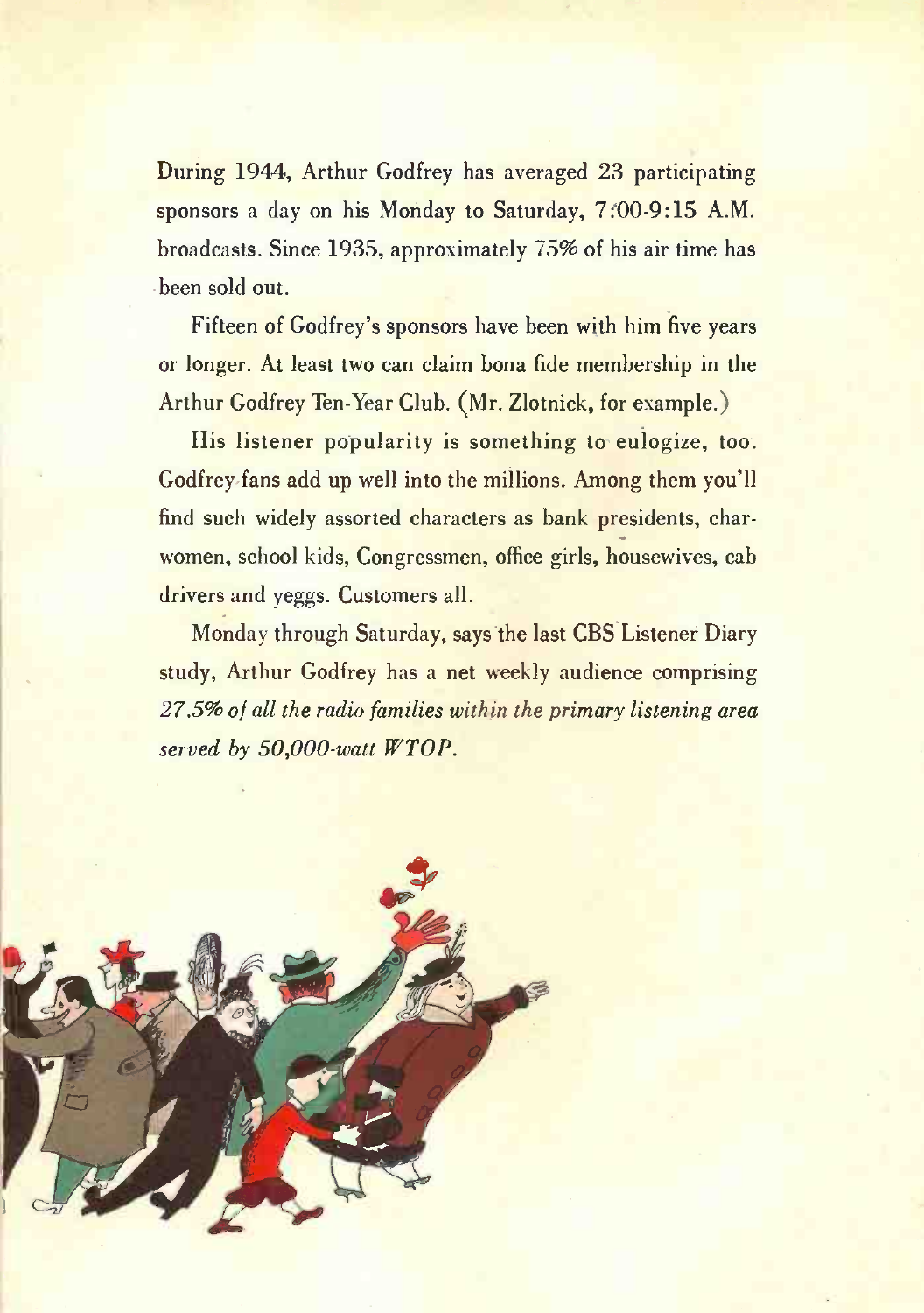Our guy Godfrey's exploits and the fine cluster of legends that have grown up about him naturally lead to periodic outbursts of print in the public press.

Even THE NEW YORK TIMES came right out and called him "a great man." It said so with considerable editorial enthusiasm:

"Perhaps you have never heard Mr. Godfrey. If you have not, you will recognize in a minute or two that he is a great man."\*

We agree...and so do many other national publications. TUNE IN wrote:\*

"You'd never think commercials could be made the most fascinating part of any program-not a successful program, anyway. Yet Arthur Godfrey has managed for ten years now to hold listeners spellbound by the way he handles 'em."

Both TIME and NEWSWEEK have had similarly nice things to say about him.

And BILLBOARD, reviewing a CBS television show at which Godfrey appeared as the featured guest, tossed out this bright garland of adjectives:<sup>+</sup>

"Arthur Godfrey, splendid morning radio show emcee, wound up a solid week of radio campaigning for the Red Cross Blood Bank with a performance Friday night that tops anything this department has ever seen on a video screen. For showmanship, outstanding presence and sheer guts, he's tops .. . . To Godfrey, then, a long, low bow."

So you see-as we've been saying-he's quite a guy.

\* August 17, 1941 September, 1944 September 23, 1944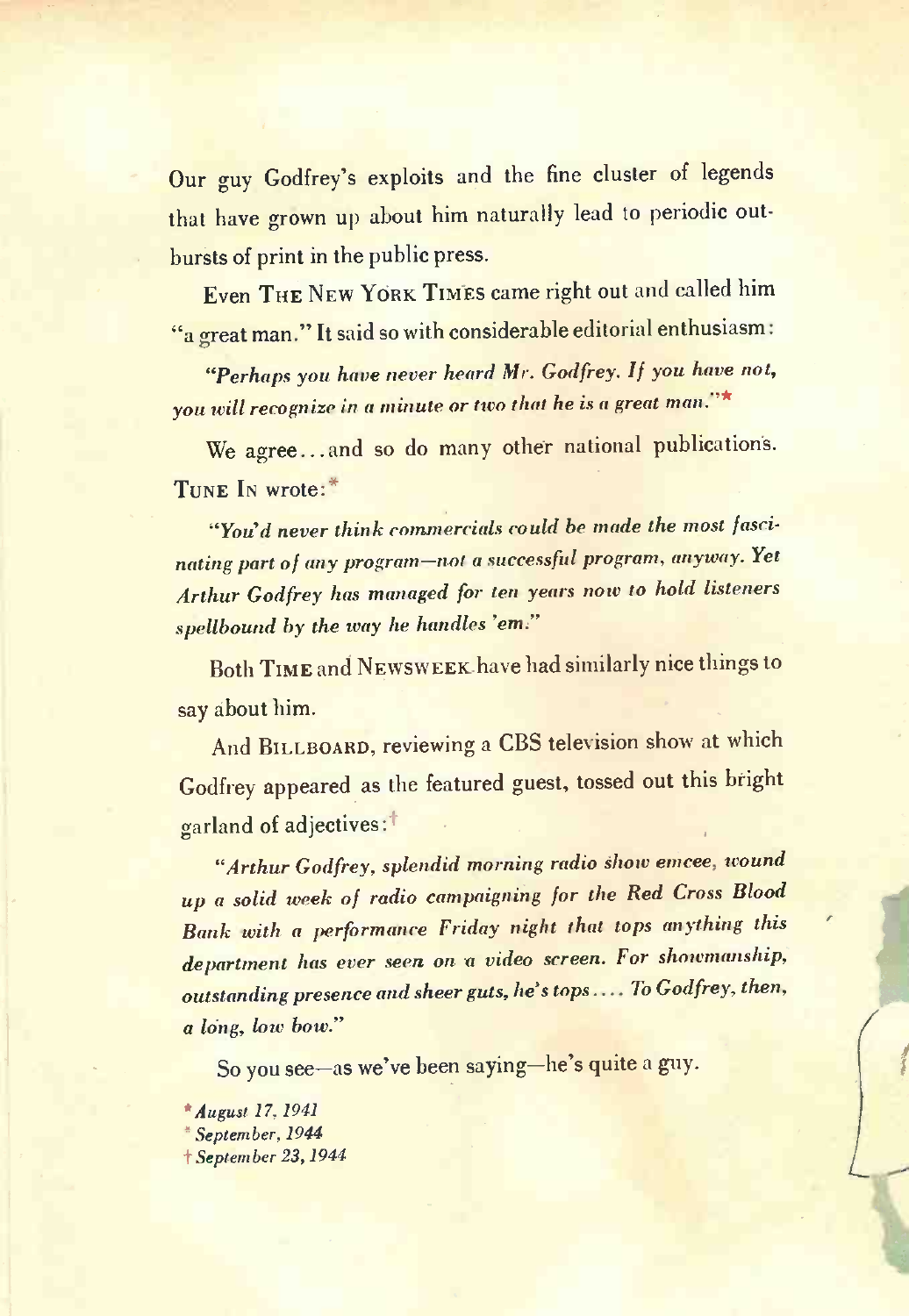We wouldn't want you to think that Godfrey's whole life is wrapped up in the crass commerciality of selling more products for advertisers than any other radio personality in Washington.

 $Actually—as **BILLBOARD** indicated—he's put over several$ smashingly-successfully one-man drives to recruit blood donors for the American Red Cross. He's done so not only on WTOP, but via WABC in New York and the whole Columbia Network.

The Treasury Department considers him one of its most effective radio salesmen in the selling of War Bonds. A lieutenant commander in the U. S. Naval Reserve, Godfrey has been a highpowered recruiting agent for all branches of the fighting forces.

Again and again, he's put his time, and the strength of his personality, and popularity, behind pressing charitable and patriotic causes. And when Godfrey gets behind something, no bulldozer could be more persuasive.

By these standards, too-and not the commercial ones alone -Arthur Godfrey is, we repeat, a great man.

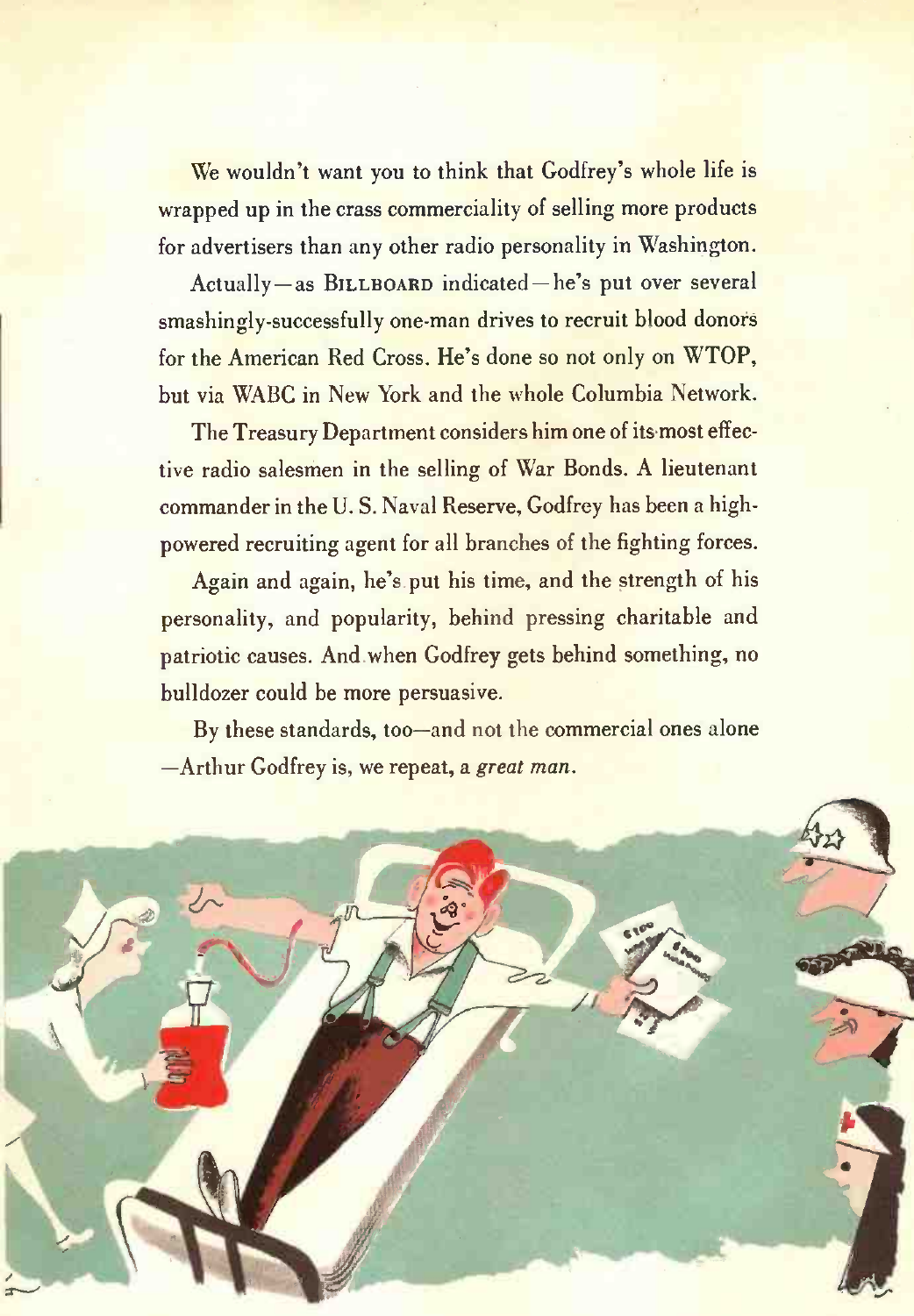

When you get to be a prominent personality (and Godfrey would grin at that in bashful confusion), people make you all kinds of propositions. Arthur has been approached several times by men in unmatched coats and trousers (movie talent scouts). They've dangled fabulous offers under his pug nose-even promised to reproduce in technicolor the bright red hair and freckles of our bovine -voiced Godfrey.

Then, too, flattering overtures have come from other radio stations and networks whose covetous eye upon Godfrey's ability and reputation may perhaps be excused.

Arthur Godfrey will have none of all these. He's happy here in Washington where his fame was made. His income runs annually to six figures. He can live the life of a country squire at Godfrey Gates, across the Potomac in Virginia, surrounded by his dogs and horses and sailboats.

"But no moth-eaten bears," says Godfrey. Zlotnick responds by pointing out that he couldn't have Olaf if he wanted him.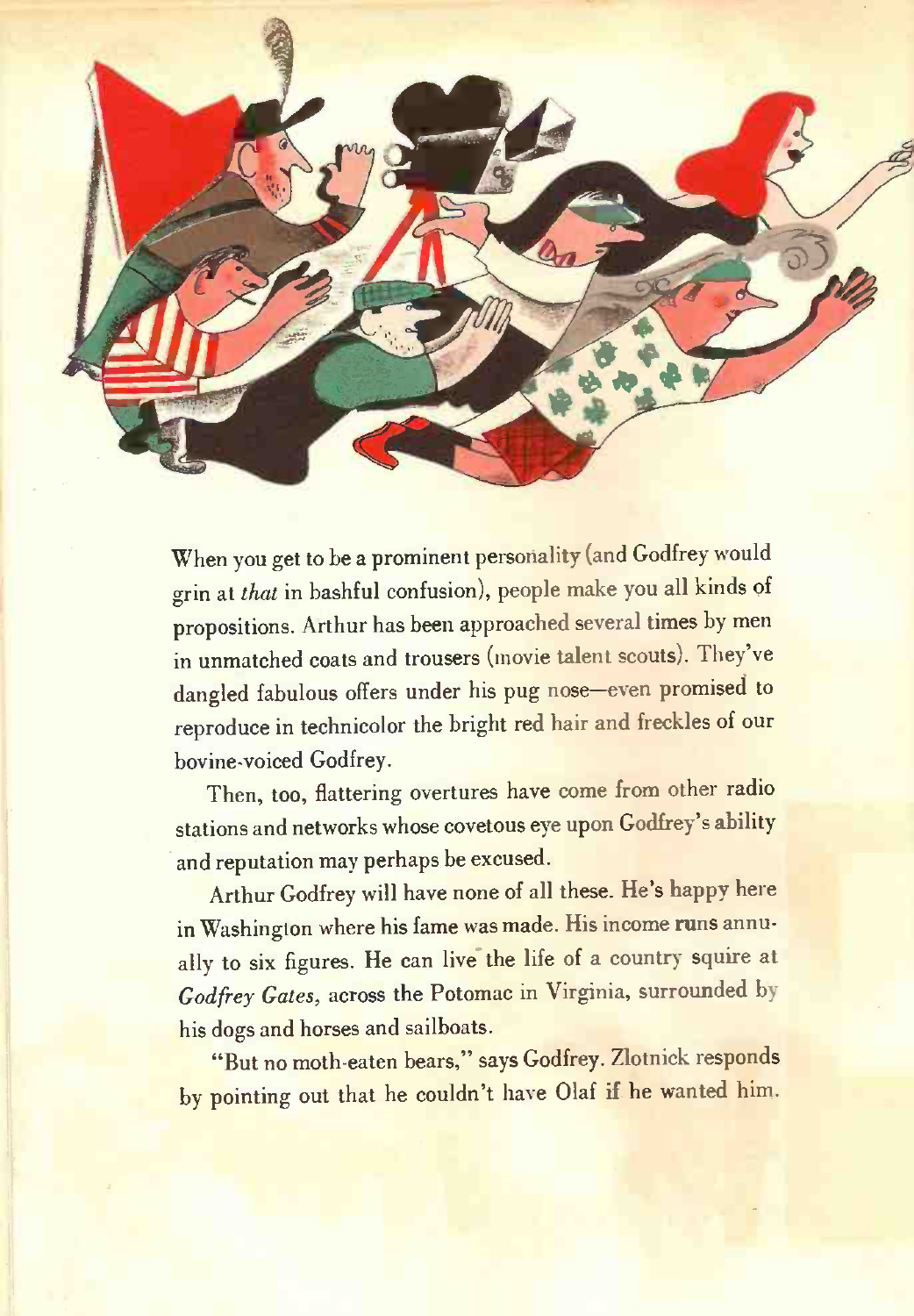We mustn't raise your hopes too high. This Godfrey is a mighty popular man and right at the moment he has all the sponsors he can properly handle. But, the way we look at it, there's always a chance some of those lucky people may retire pretty soon on the money Godfrey's persuasive selling has made for them.

With that possibility in mind, we have an extraspecial club room with deep -plush upholstered chairs and all the latest magazines for advertisers who want to be in line for a place on Godfrey's Sundial. Just call WTOP, or the nearest office of Radio Sales. Invite Godfrey to lunch, and he'll see that your name gets on our deluxe waiting list.\*

Or, if you're still skeptical about Godfrey, let him take you to lunch. Unskepticizing skeptics is one of the things he does best. Yessir, Godfrey's a great man. Even Olaf admits it.

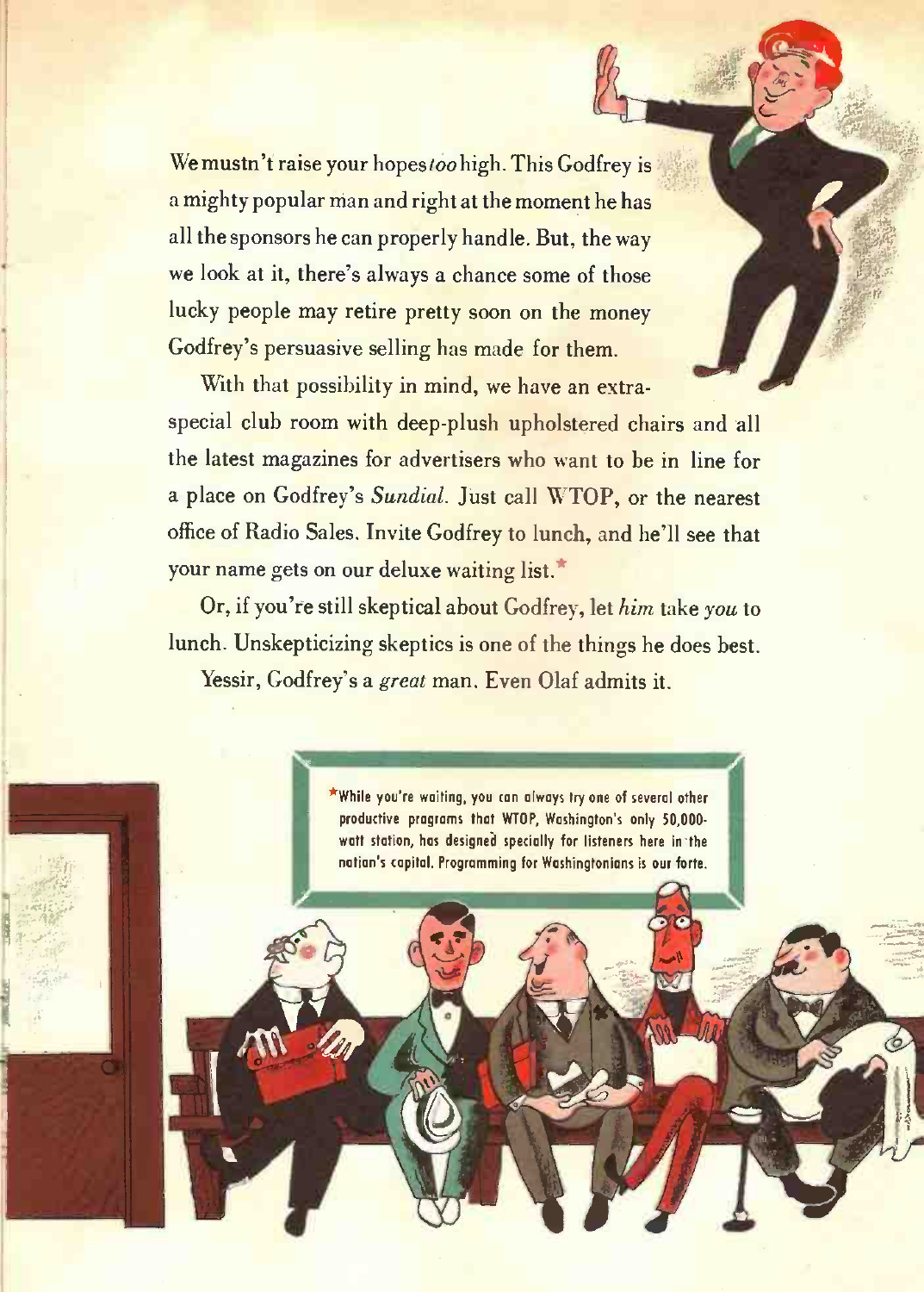

Represented by Radio Sales, the SPOT Broadcasting Division of CBS

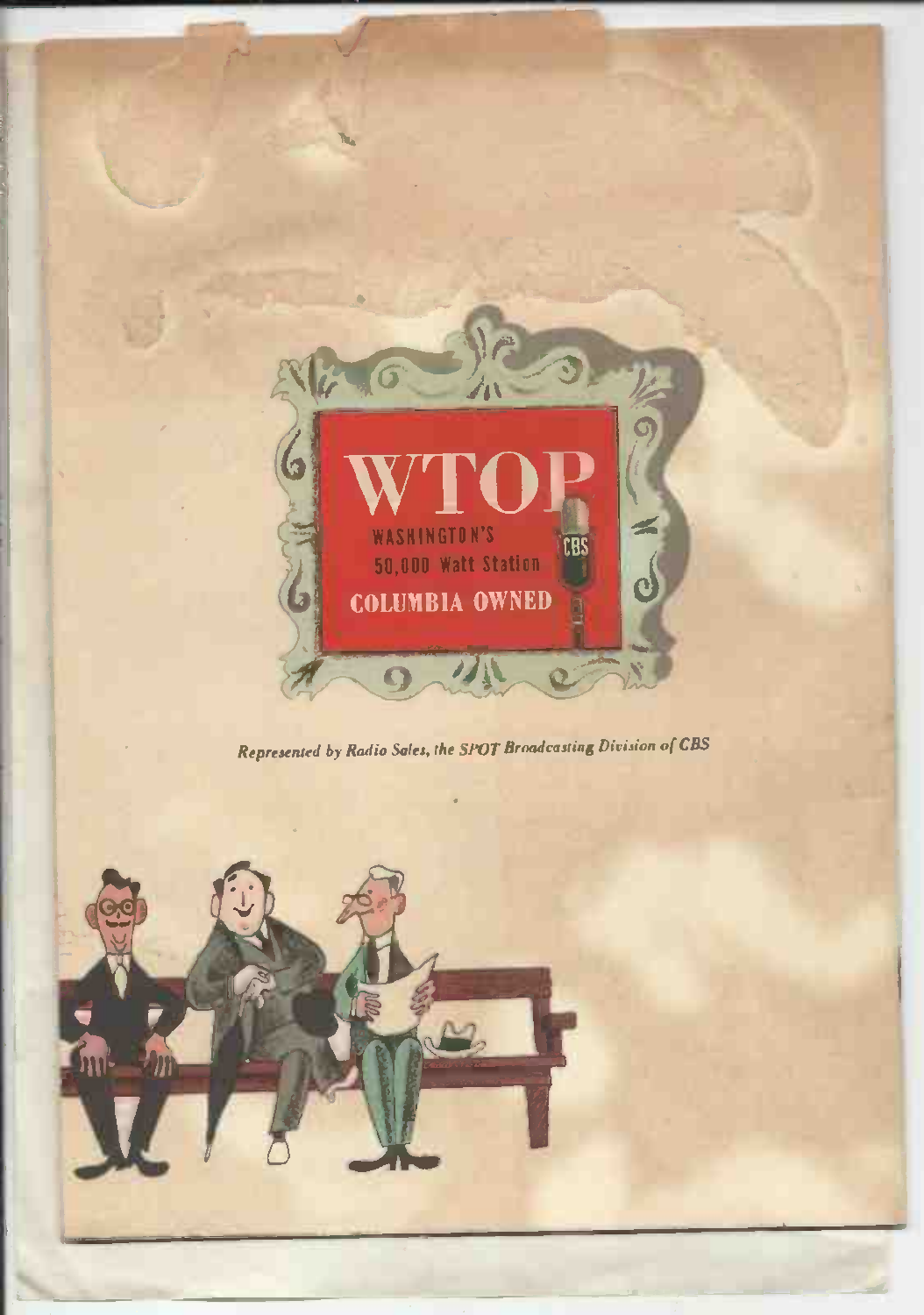## ZLOTNICK and the Polar Bear...

(which, odd to say, is really the story of Arthur Godfrey)

 $1)$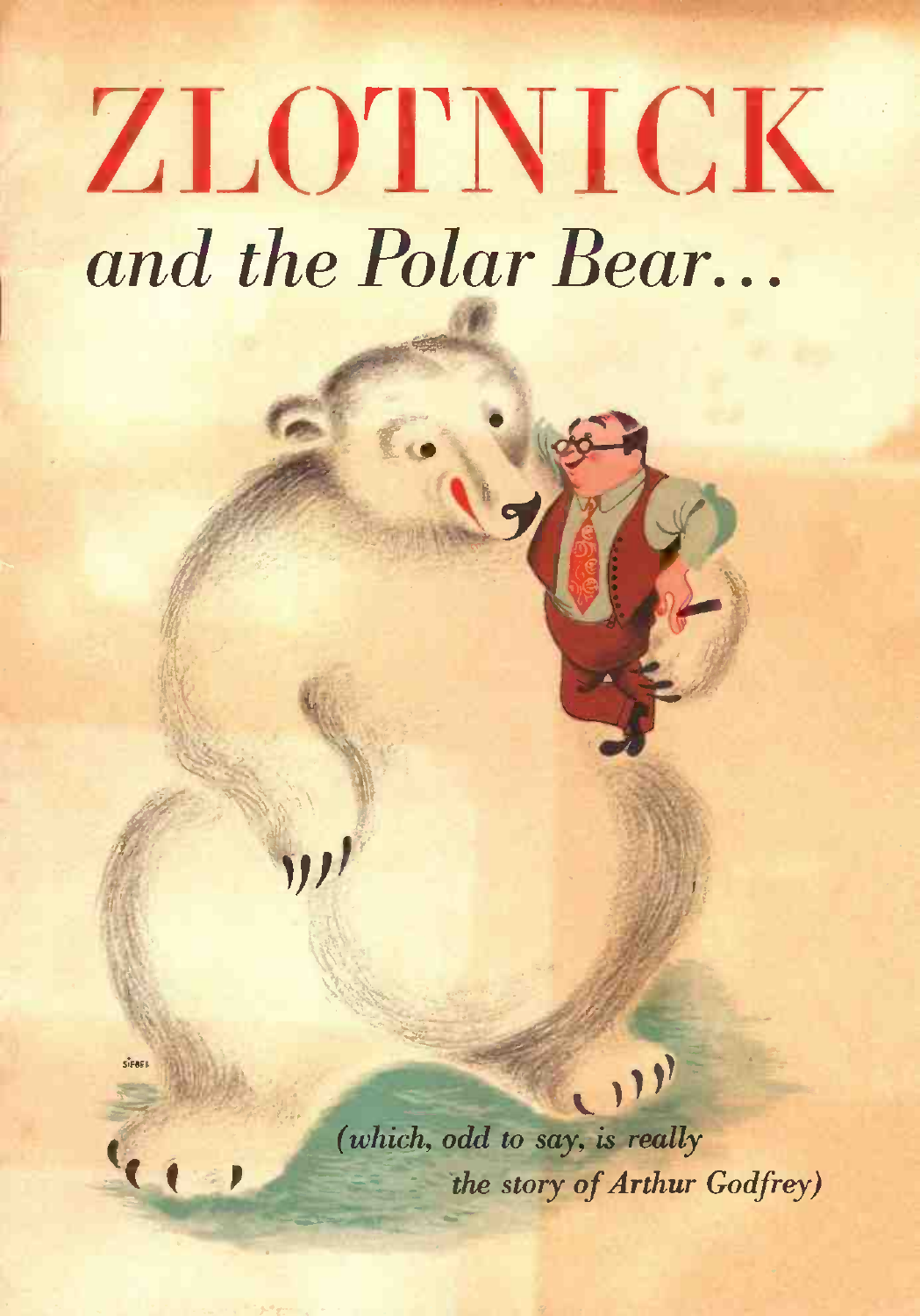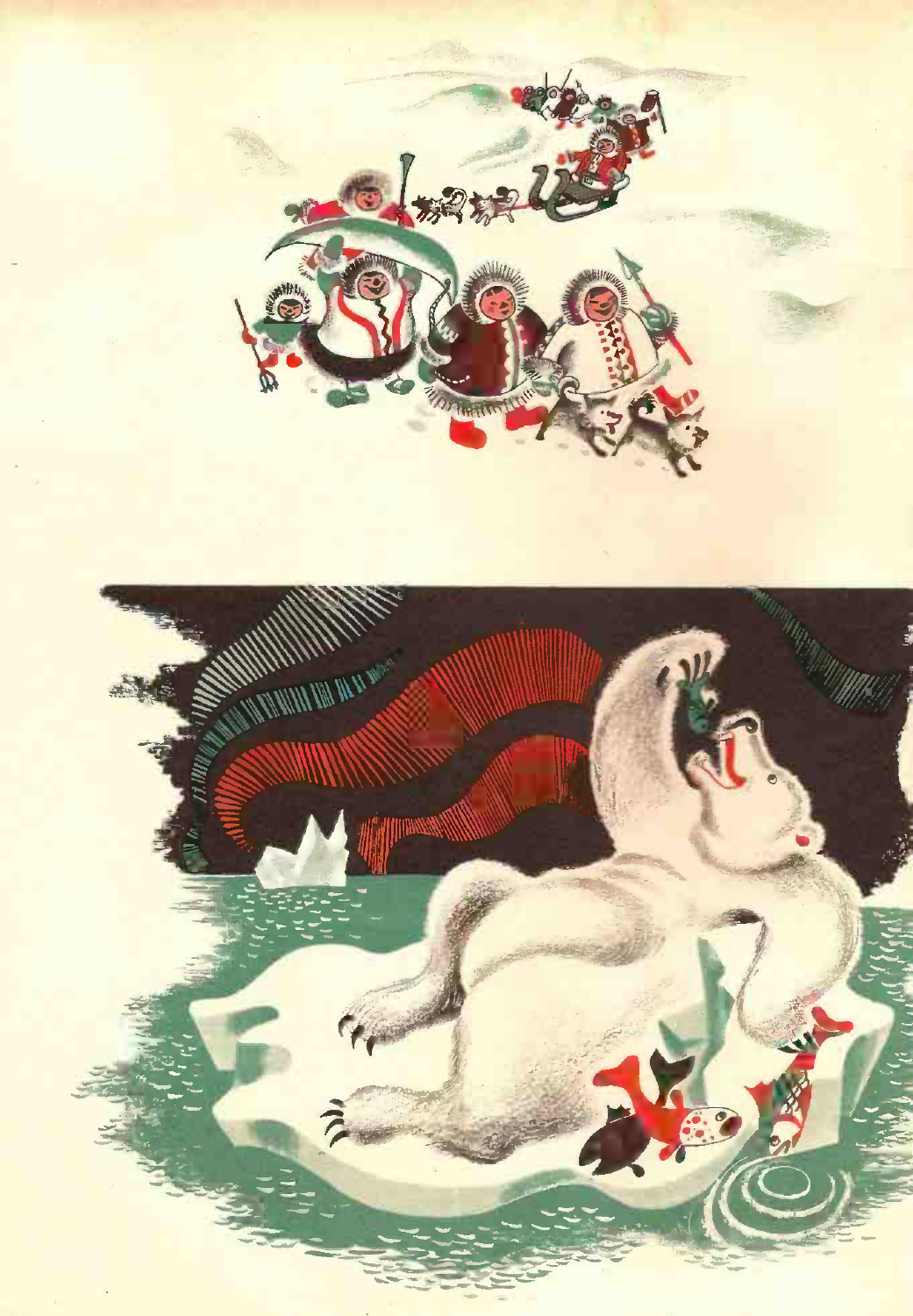NCE there was a polar bear who lived 'way up North and was known to his ursine compatriots as Olaf. His life, frankly, was a pushover. He basked in the Northern Lights, ate fish caught for him by his relatives, and had never a thought in his furry head that someday he'd go to work for a Mr. Zlotnick of Washington, D. C.

But he did. (And he also became a Washington landmark, which is where this man Godfrey comes in.)

One day a band of treacherous Eskimeaux sneaked up on Olaf from the southeast and shot him quite dead. Then they sold his pelt to an Arctic middleman who, in turn, taxidermed him so well that pretty soon Olaf was on a pedestal in a museum in the United States.

That's where Mr. Zlotnick first saw him. Mr. Zlotnick is a furrier. (In those days he was doing fairly well, although business was no bonanza until Godfrey ... but that comes later.) Anyhow, Mr. Zlotnick lost his heart to Olaf, bought him from the museum and set him up on the sidewalk, like a cigar store Indian, outside the Zlotnick fur emporium.

"Symbol of my trade," Mr. Zlotnick told his friends.

The years flipped by. And Olaf, lashed by Washington weather and a couple of different administrations, grew threadbare and grimy and there were even those who whispered he had moths. That's how things stood when Zlotnick began doing business with Godfrey, a little over ten years ago...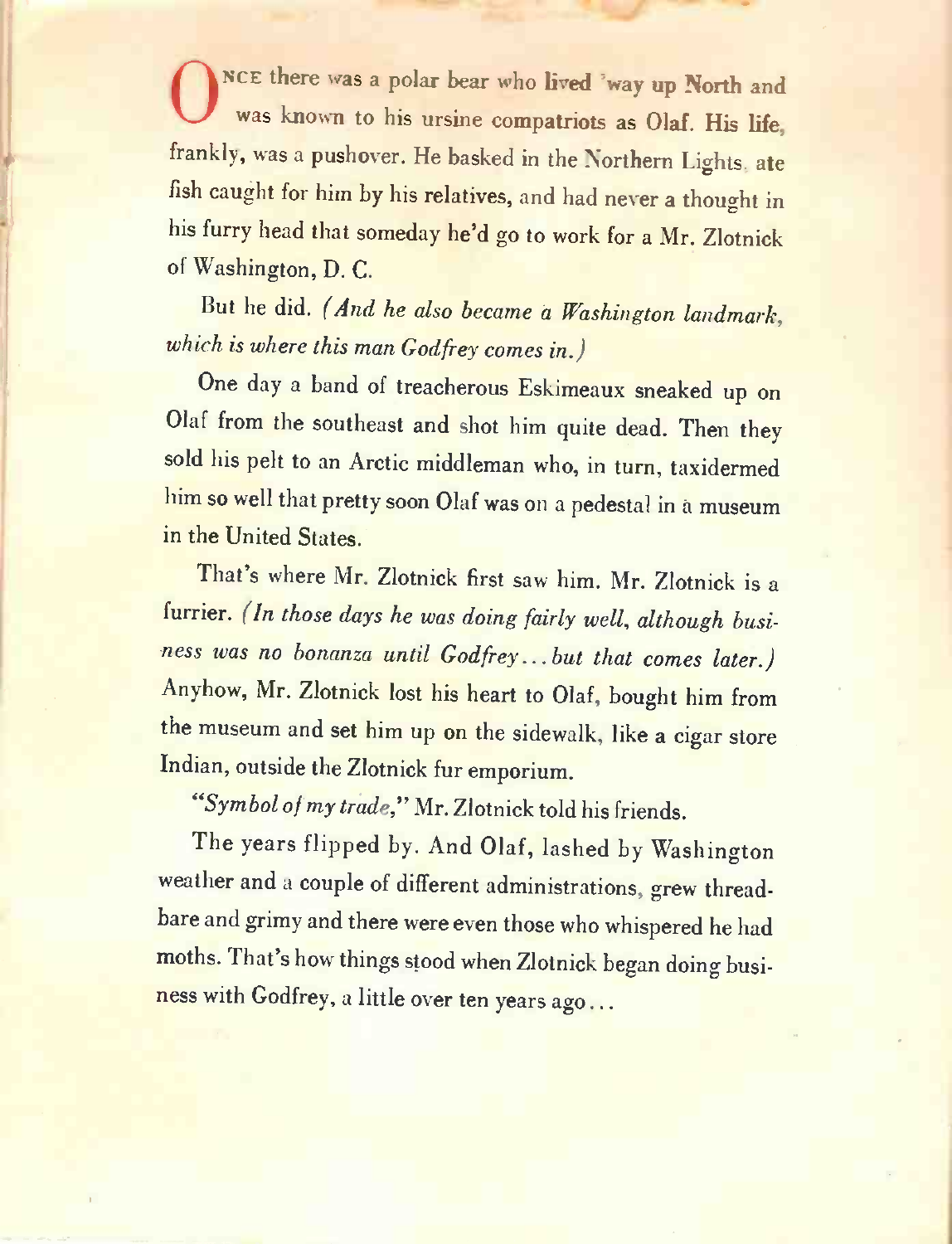

Now Godfrey, as everybody knows, is an honorable man. He won't advertise anything that he can't endorse personally. So when Mr. Zlotnick bought time on Arthur Godfrey's early-morning Sundial over WTOP, it was only routine for Godfrey to drop around and make sure Zlotnick's wares come from socially prominent mink and beaver.\*

It was also inevitable that Godfrey should see Olaf.

Next morning on the air, when Godfrey began selling furs for Zlotnick in his customarily disrespectful (but highly productive) way, Olaf really got the works. Godfrey called upon Zlotnick to junk Olaf without delay, to rid Washington's streets of "that \*They do.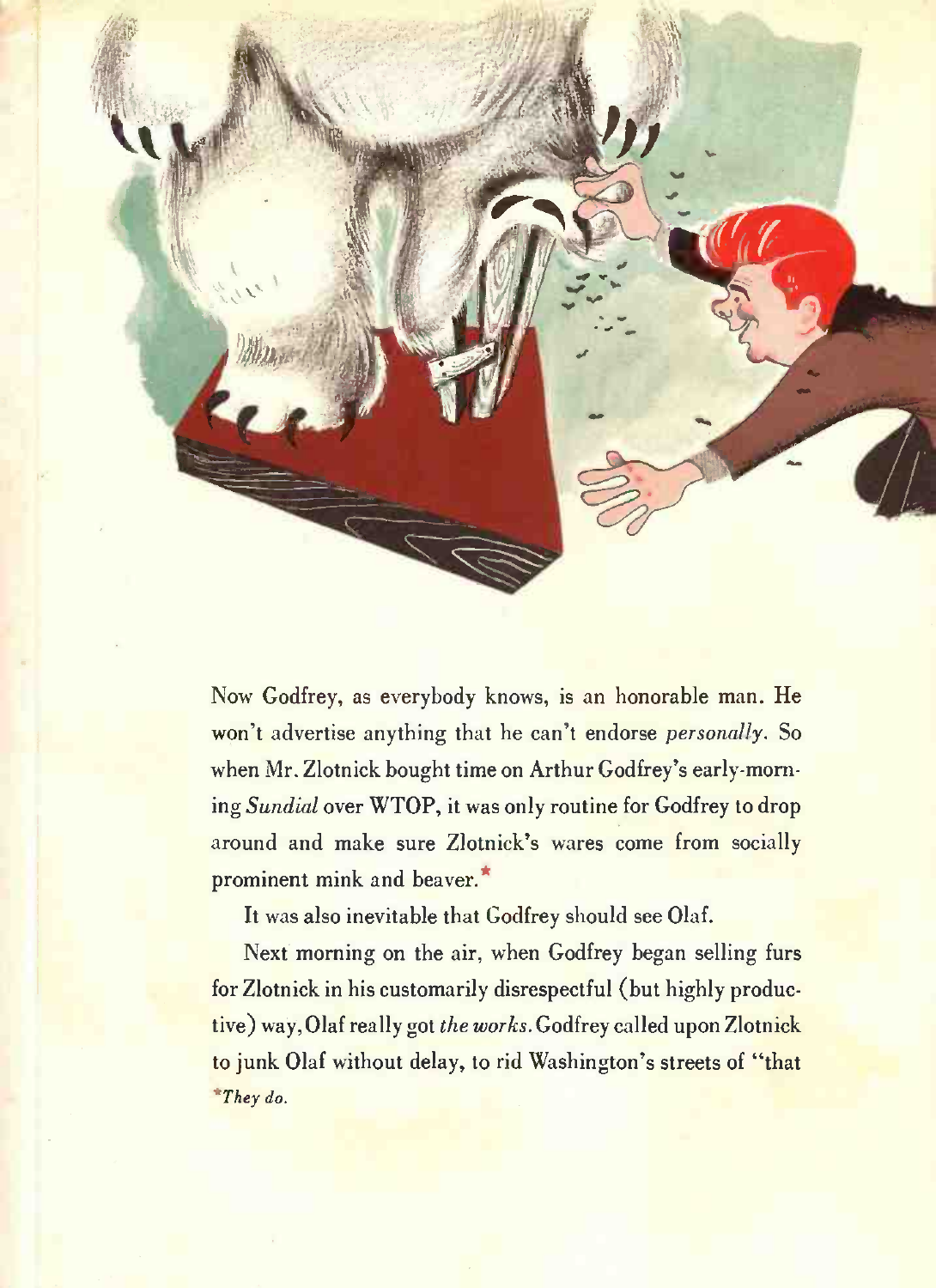hand-me-down from Noah's ark, that disgrace to polar beardom."

He urged his listeners to go down and look at Olaf and jeer. They did. By hundreds. But quite a few went home wearing new fur coats.

As TUNE IN magazine reported not long ago:\*

"Even tourists pricked up their ears and Zlotnick's bear became one of the sights of Washington."

For more than a decade, Godfrey has fumed about Zlotnick's bear and reserved many of his most stinging remarks-delivered in an easy-going, laugh-laden drawl-for poor Mr. Zlotnick.

Did we say "poor Mr. Zlotnick ?" He thrives on it and gladly admits that Godfrey is the biggest factor in making him one of Washington's most successful furriers.

September, 1944

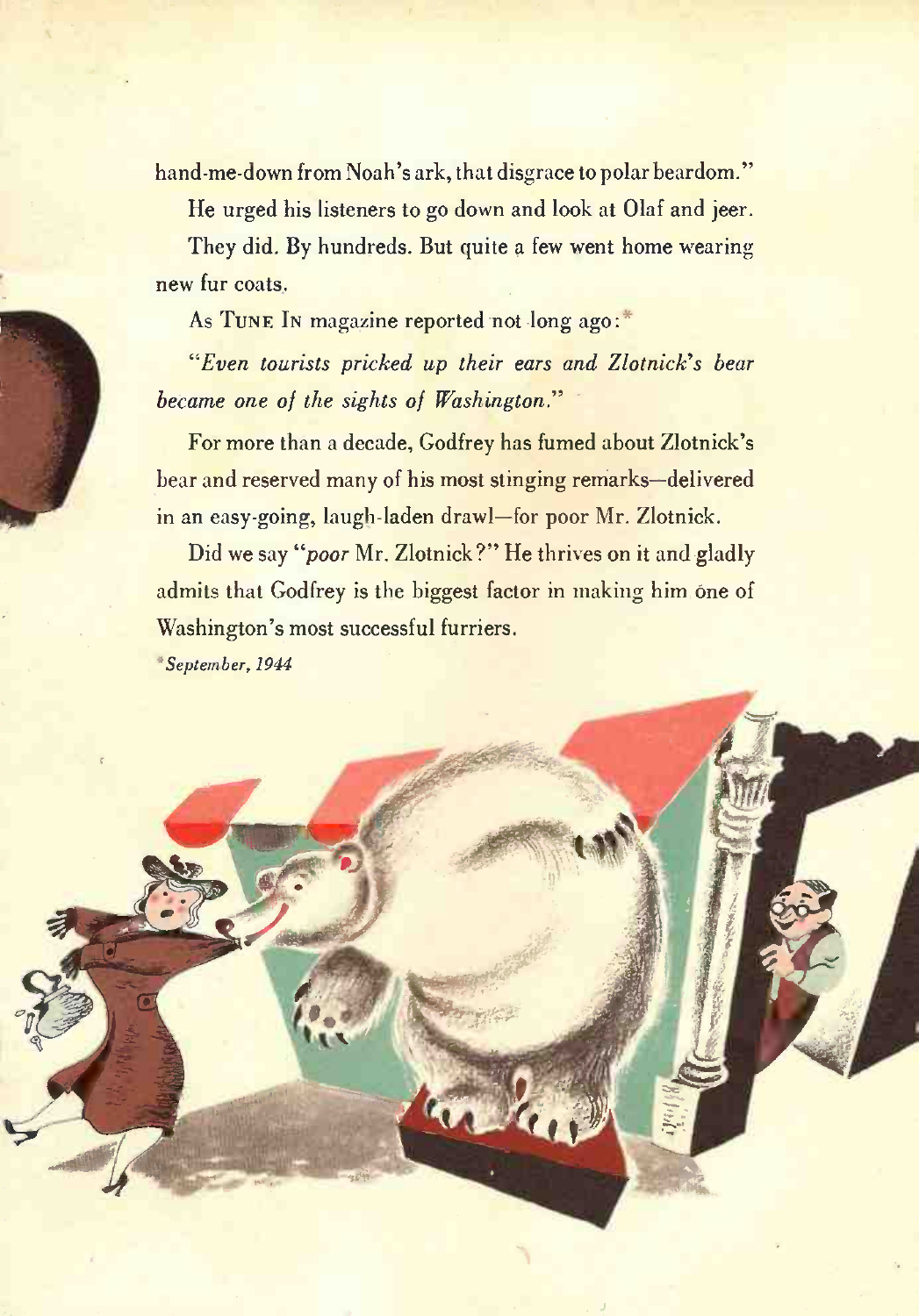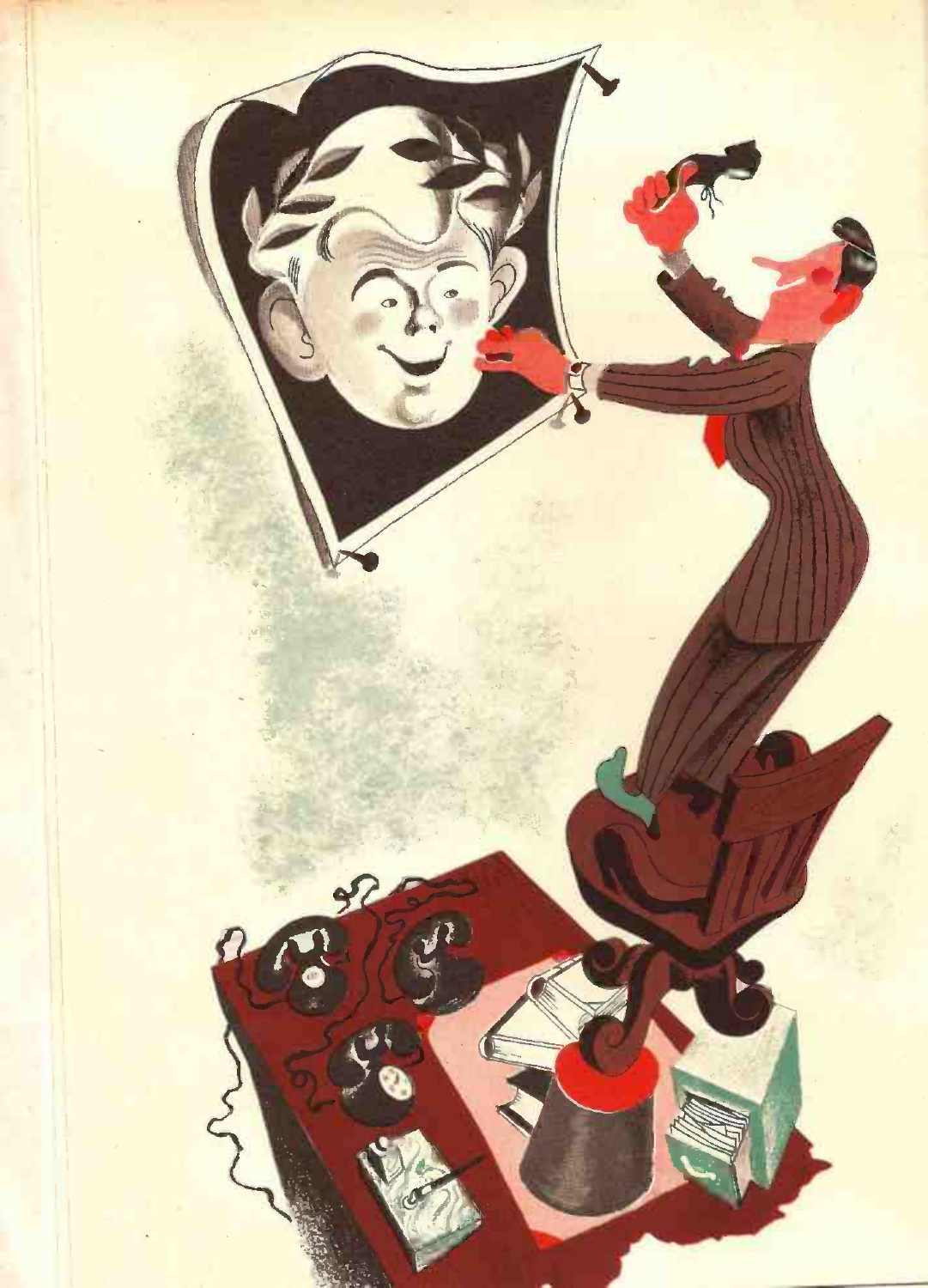It's inconceivable to us, of course, that any well-read person hasn't heard all about Arthur Godfrey.

Therefore, we won't bother telling you that he has one of the most colorful early-morning programs in America...

...or that he mixes music and time signals with an irrepressible torrent of conversation covering every subject from aardvarks to zymolysis...

... or that one of the most fascinating things about Godfrey is the way he takes commercial announcements and makes them real entertainment...

...or that people often listen to Godfrey expressly because they find the commercials entertaining...

... or that dozens of other radio personalities have fallen flat on their faces trying to imitate his unique and unpredictable approach to everything he says and does.

You know all those things. That's why Godfrey, after 11 years on the air, is called "the time -buyers' pin-up boy."

A magic salesman all his life, Godfrey has a holy hatred for sweet -scented verbiage and wind-blown phrases. Sometimes new sponsors are naive enough to send him such verbal fluff in their commercial announcements. He ignores it, substituting his own selling patter which (understating the case) is most unconventional. Sometimes it's even downright insulting.

Then, just as the excited advertiser reaches for the phone to call his lawyer, he's usually knocked down by the onrush of Godfrey fans clamoring to buy his product.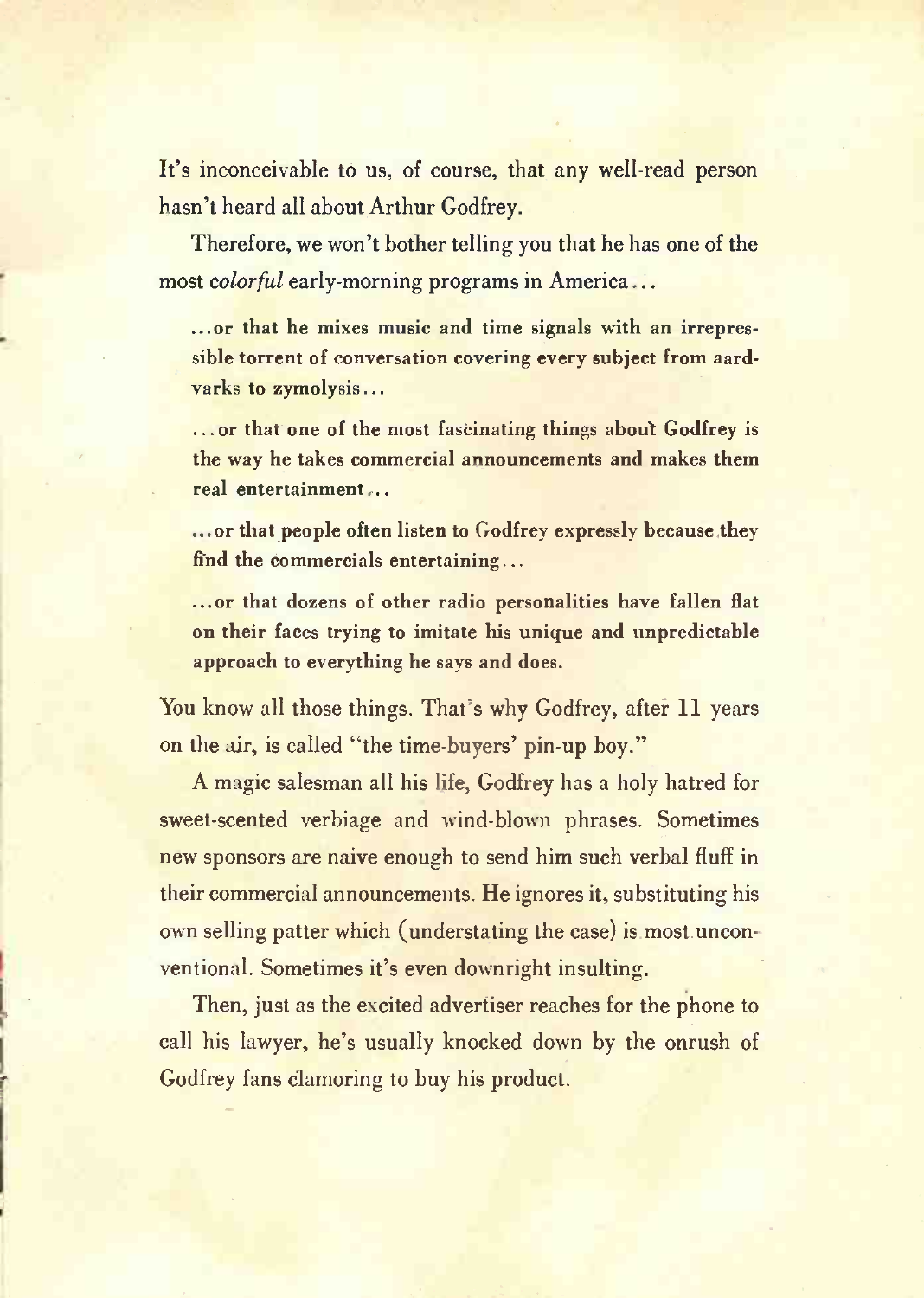

Mr. Zlotnick isn't the only Washington merchant who sings panegyrics to Godfrey. The Penn-Daw Hotel, which very pointedly credits him with drawing 65,000 customers to its restaurant in one year, calls Arthur a whole advertising medium. Mr. S. 0. Dawson, manager, practically burbles with delight:

"It is amazing to me what you can do. I think you are the greatest advertising medium I have ever heard of."

Charles Schwartz & Son, Washington jewelers, effervesced a little less, but were quite as definite:

"It has been our experience that when Arthur Godfrey tells his audience to come to Schwartz' and buy, they buy! Not only does he keep our old customers coming in regularly, but constantly draws to our store new customers. It has been a great pleasure and a profitable one to deal with Arthur Godfrey during these years."

Arthur boosted Washington sales of Pinehurst Cigarettes 900% in six months. He brought the repair firm of Procter &